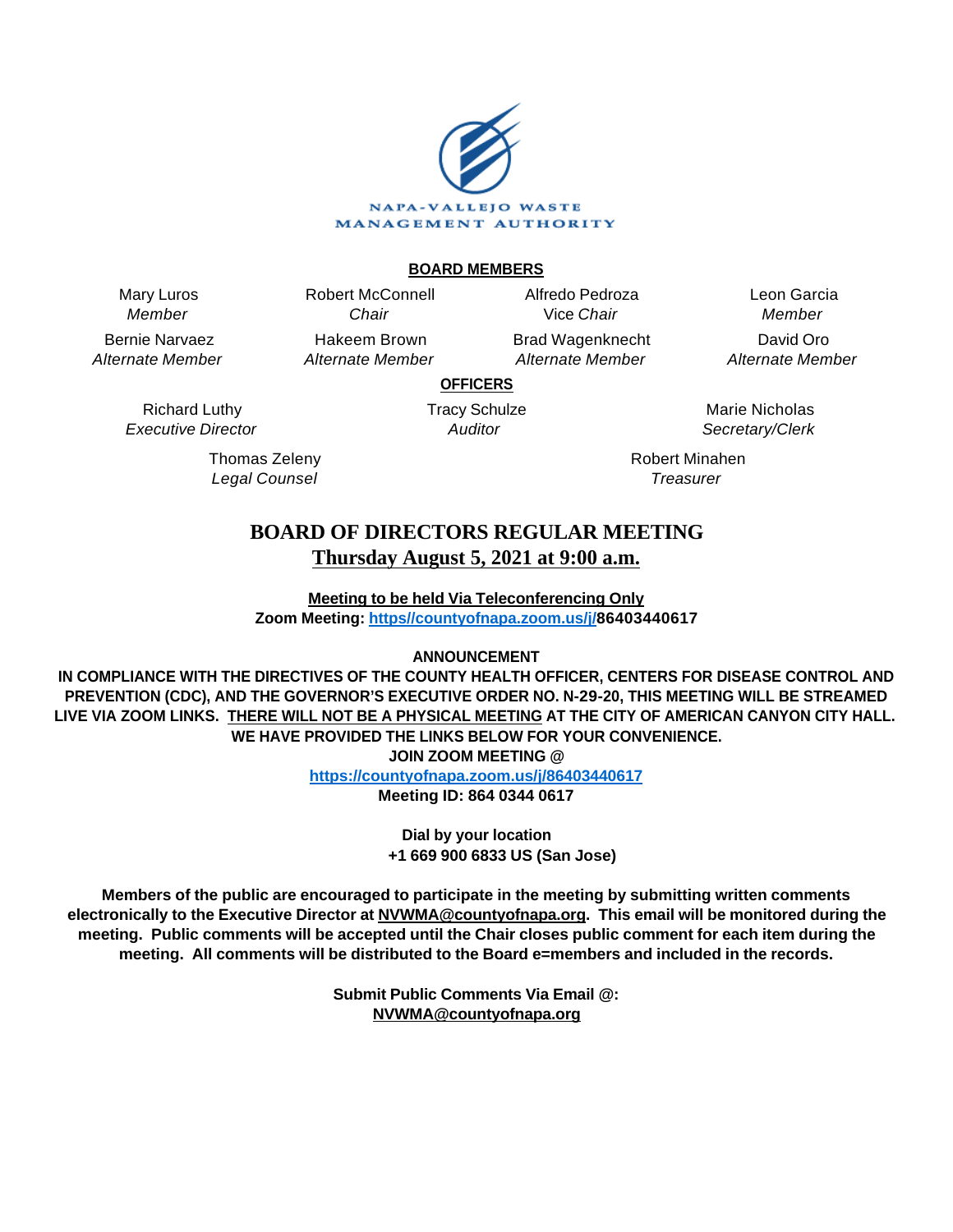#### **GENERAL INFORMATION**

The Napa-Vallejo Waste Management Authority meets the 1st Thursday of each month at 9:00 A.M. at 4381 Broadway Street, Suite 201, American Canyon, California 94503. The meeting room is wheelchair accessible. Requests for disability related modifications or accommodations, aids or services may be made no less than 72 hours prior to the meeting date by contacting 707 253-4471.

The Agenda is divided into two sections:

**CONSENT ITEMS:** These matters typically include routine financial or administrative actions, as well as final adoption of ordinances that cannot be both introduced and adopted at the same meeting. Any item on the CONSENT CALENDAR will be discussed separately at the request of any person. CONSENT CALENDAR items are usually approved with a single motion.

**ADMINISTRATIVE ITEMS:** These items include significant policy and administrative actions, and are classified by program areas. Immediately after approval of the CONSENT CALENDAR, ADMINISTRATIVE ITEMS will be considered.

All materials relating to an agenda item for an open session of a regular meeting of the Napa-Vallejo Waste Management Authority which are provided to a majority or all of the members of the Board by Board members, staff or the public within 72 hours of, but prior to the meeting, will be available for public inspection, at the time of such distribution, in the office of Auditor Controller, 1195 Third Street, Suite B-10, Napa CA 94559, Monday through Friday between the hours of 8:00 a.m. and 5:00 p.m., except for County holidays. Materials distributed to a majority or all of the members of the Board at the meeting will be available for public inspection at the public meeting if prepared by the members of the Board or Napa Vallejo Waste Management staff, and after the public meeting if prepared by some other person. Availability of materials related to agenda items for public inspection does not include materials which are exempt from public disclosure under Government Code sections 6253.5, 6254, 6254.3, 6254.7, 6254.15, 6254.16, or 6254.22.

ANY MEMBER OF THE AUDIENCE DESIRING TO ADDRESS THE BOARD ON A MATTER ON THE AGENDA, please proceed to the rostrum and, after receiving recognition from the Chair, give your name and your comments or questions. In order that all interested parties have an opportunity to speak, please be brief and limit your comments to the specific subject under discussion. Time limitations shall be at the discretion of the Chair or Board.

**AGENDA AVAILABLE ONLINE AT** www.countyofnapa.org

- **1. CALL TO ORDER**
- **2. ROLL CALL**
- **3. PLEDGE OF ALLEGIANCE**

#### **4. PUBLIC COMMENT**

In this time period, anyone who wishes to speak to the Authority Board of Directors regarding any subject over which the Board has jurisdiction, that is not on the agenda, or to request consideration to place an item on a future Board agenda, may do so at this time. Individuals will be limited to a three minute presentation. The Board of Directors will take no action as a result of any item presented at this time.

## **5. PRESENTATIONS AND COMMENDATIONS**

#### **6. APPROVAL OF MINUTES**

**A. APPROVAL OF MINUTES**

REQUESTED ACTION: Approval of Board Minutes for the July 1, 2021 Regular Meeting.